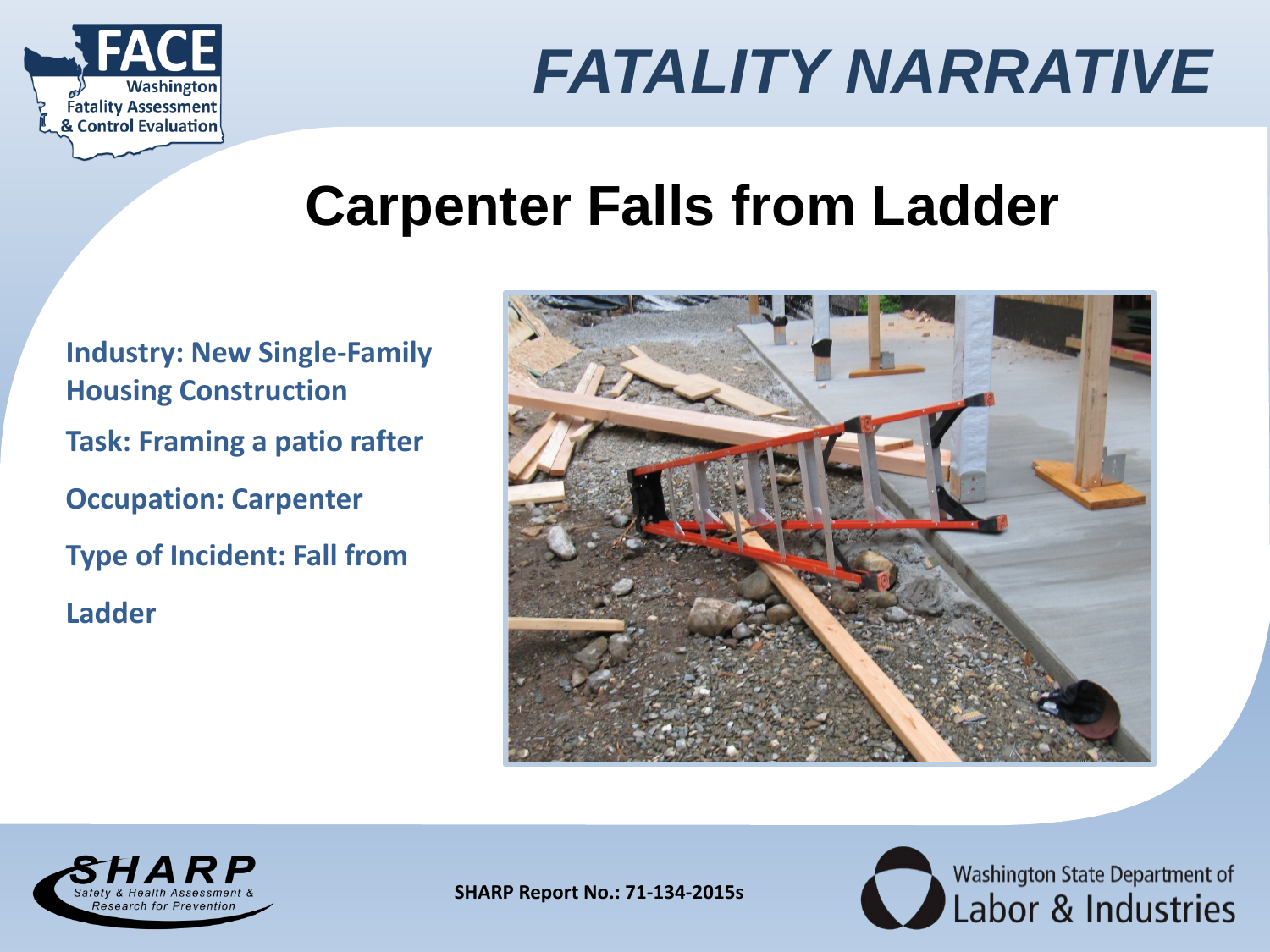

On August 11, 2014, a 41-year-old carpenter died when he fell from a ladder.

The incident happened at a new single-family residential building construction site. The victim's employer was a construction company that provides residential framing and building services. The victim was an experienced carpenter who had been hired by the employer two days before to work on this project.

On the day of the incident, there were five employees, including the victim, on the job site. They were framing rafters for a covered patio. The victim was the lead framer. The victim and two other employees were taking measurements before making saw cuts in order to install the next set of rafters. The victim had been working from both a 12-foot extension ladder and a 6 foot stepladder. The investigators determined that it was likely that he fell from the stepladder. When he fell from the ladder he struck his head on the concrete patio. He died at the scene. The investigators found that both ladders were set up properly and that they had no defects.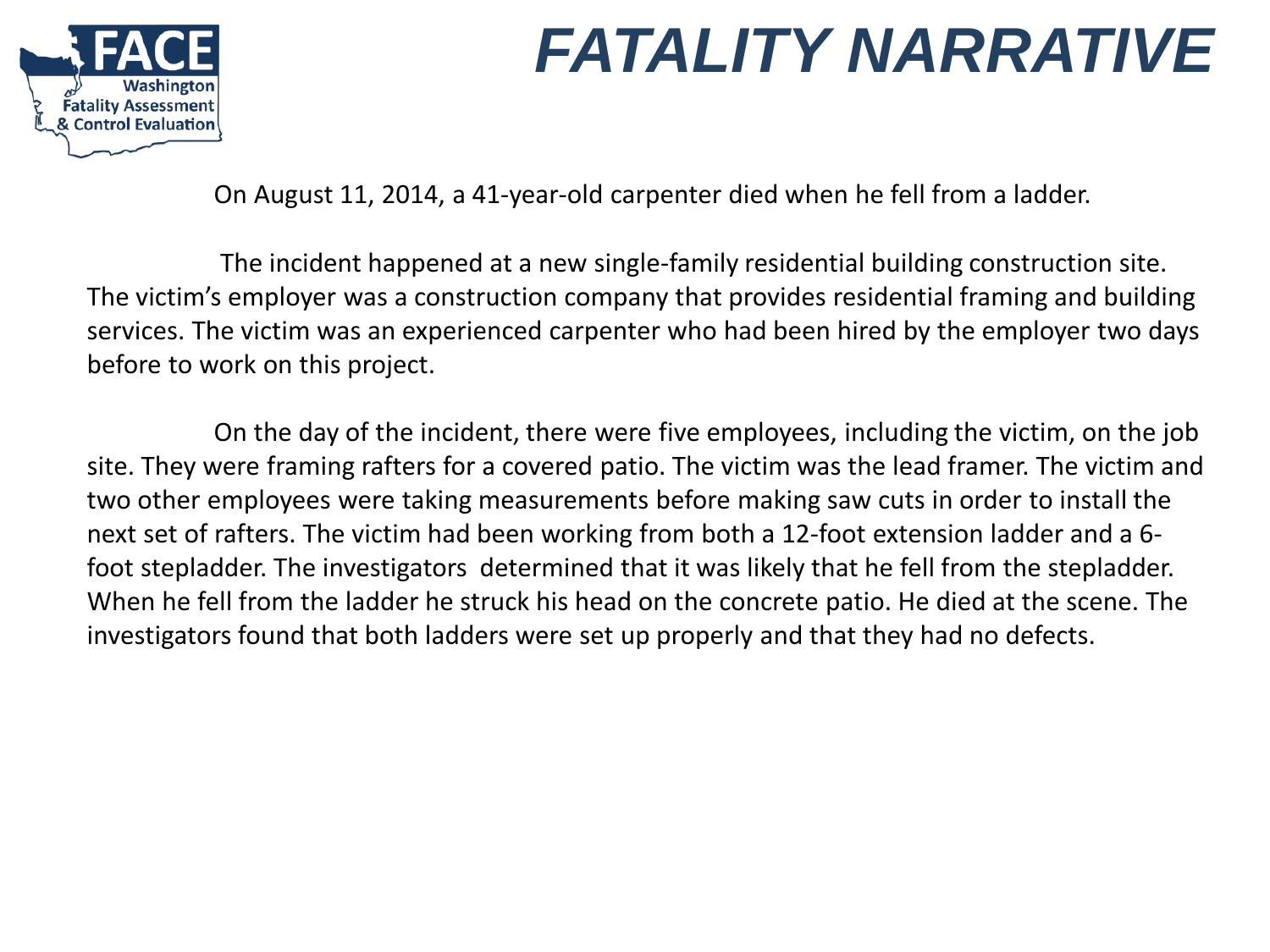



Incident scene showing the stepladder from which the carpenter fell and hit his head on the concrete patio. The stepladder had been properly set up and placed on the patio. He had been taking measurements before making saw cuts in order to install the next set of patio roof rafters.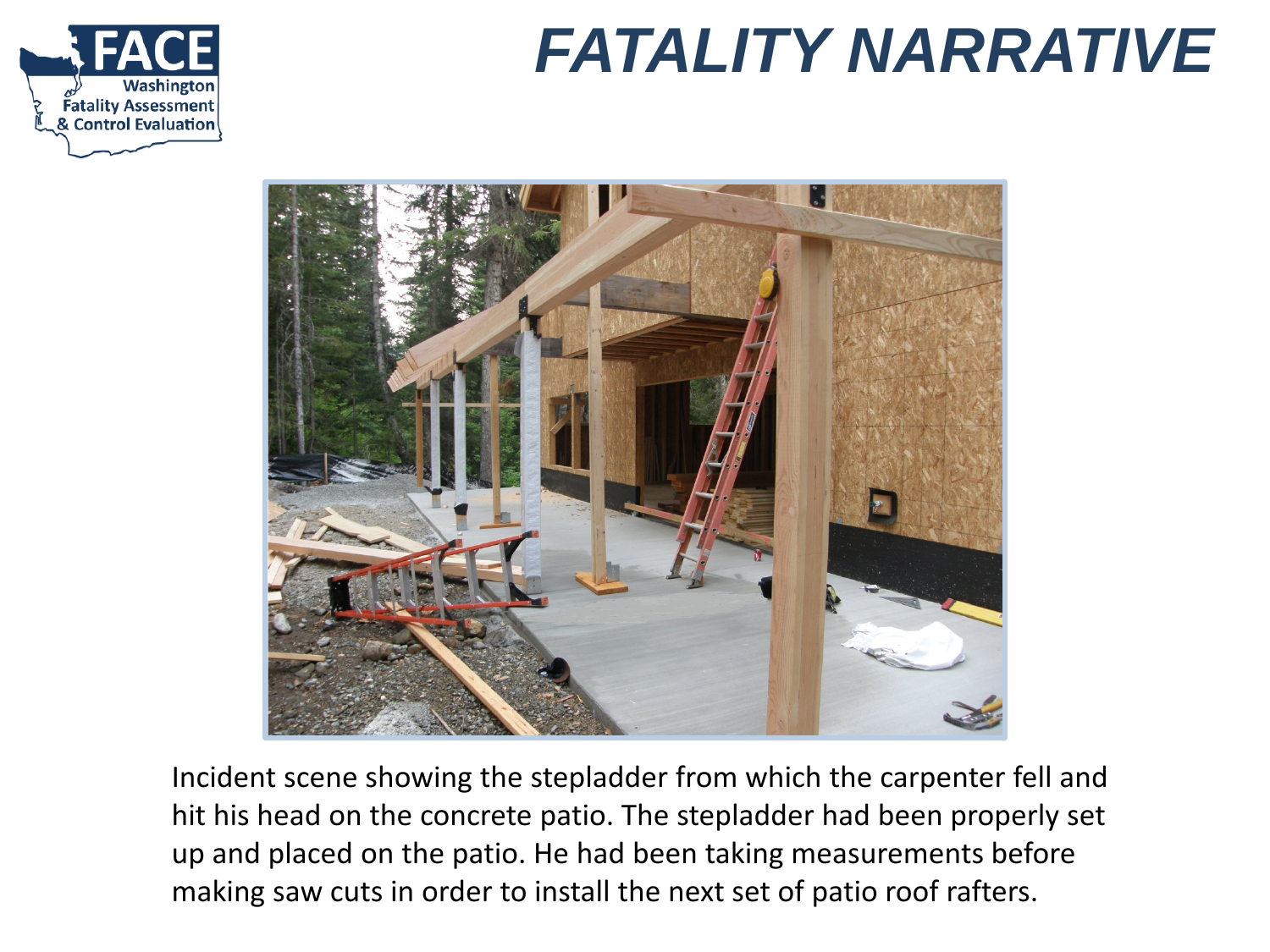



Photo credit: OSHA Training Institute, Southwest Education Center

Inappropriate use of a stepladder. Never stand or step on the top cap and top step of a stepladder.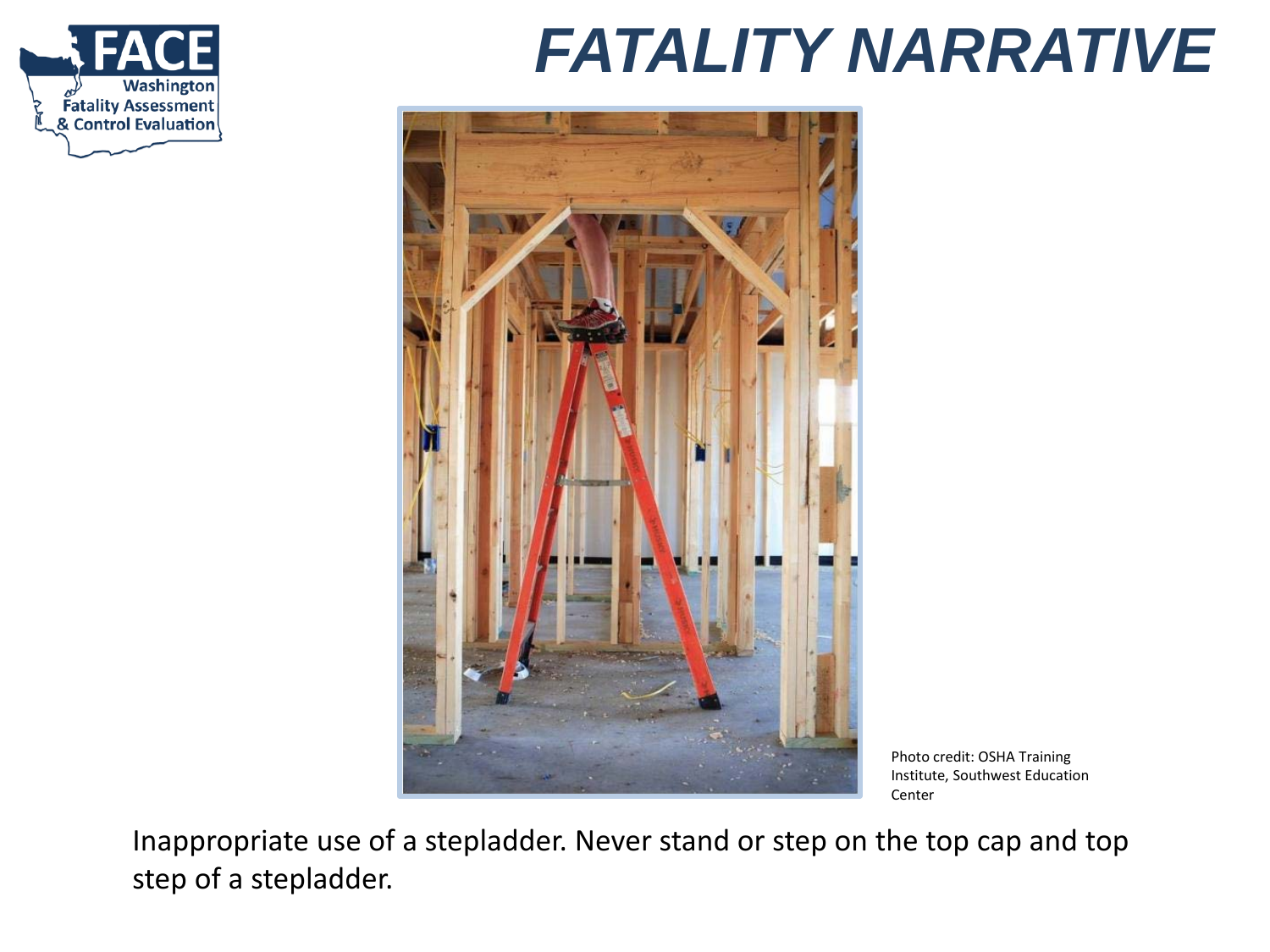

#### **Requirements**

- Train employees to recognize ladder hazards and the procedures to minimize these hazards. See [WAC 296-876-150](http://app.leg.wa.gov/WAC/default.aspx?cite=296-876-150).
- Do not stand or step on the top cap and top step of a stepladder. See [WAC 296-876-40050](http://app.leg.wa.gov/WAC/default.aspx?cite=296-876-40050).
- Identify potential hazards by performing a site walk-around safety inspection. See [WAC 296-155-110\(9\)](http://app.leg.wa.gov/WAC/default.aspx?cite=296-155-110).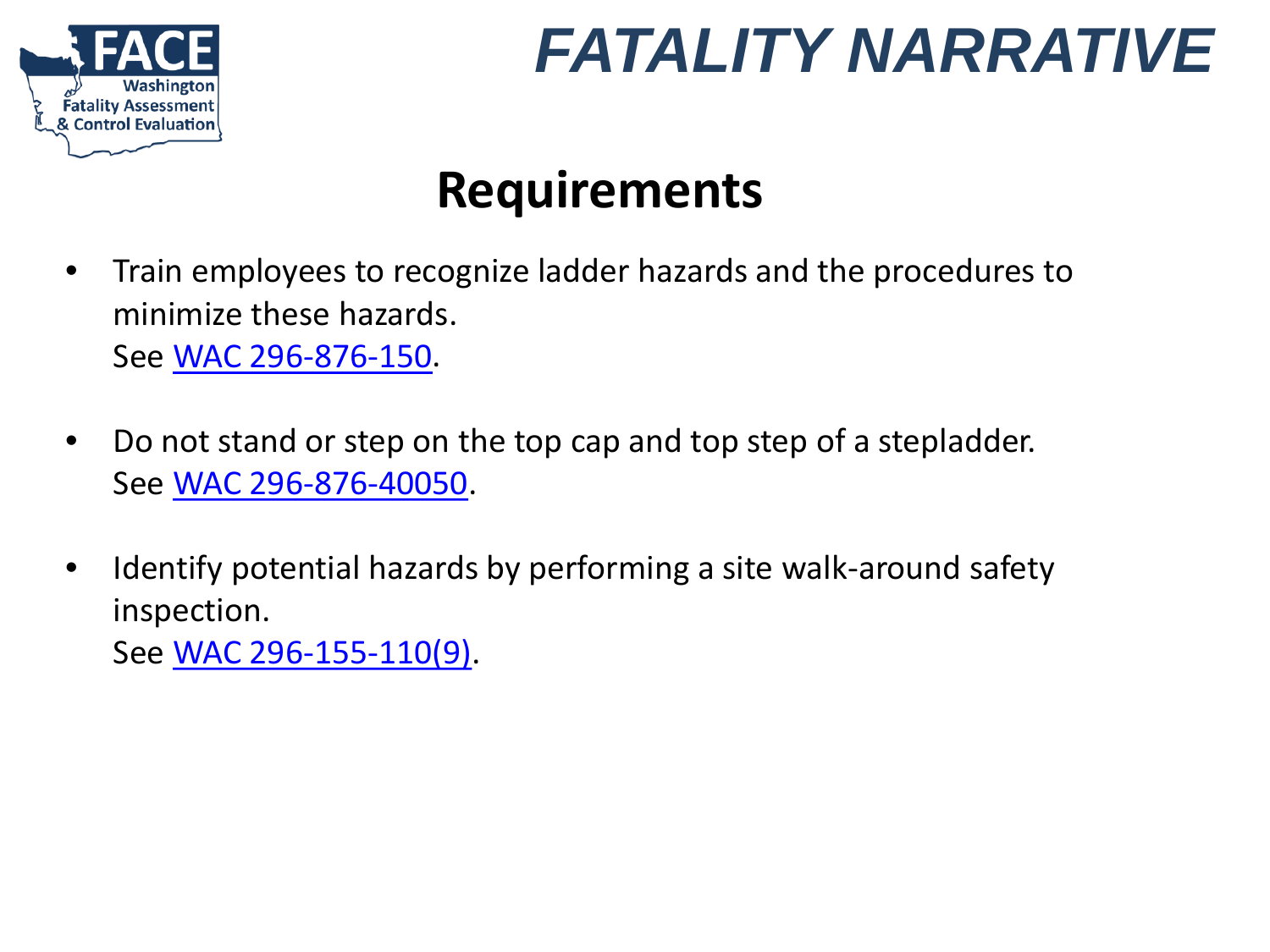

### **Recommendations**

- Consider using safer methods of working at elevation other than standing on a ladder, such as a scaffold or an aerial work platform (scissor or boom lift). Using a scaffold or platform with guardrails greatly reduces the possibility of falls.
- When choosing a ladder for a specific task, make sure it is the correct type of ladder for that task.